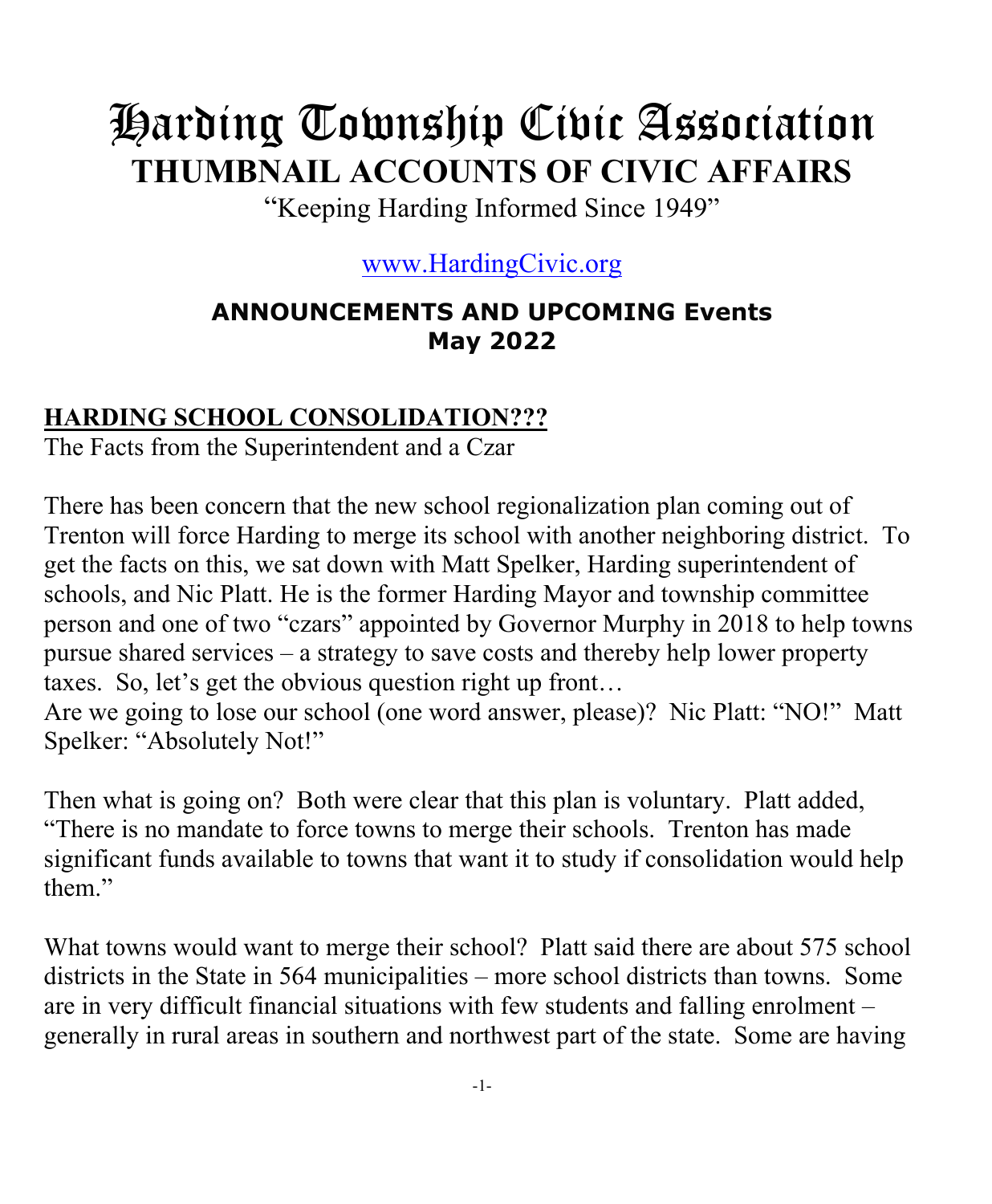trouble hiring teachers or replacing administrators. They may have already cut back programs and personnel but still are in an untenable situation. They may not even have the money to hire the consultants to study merging. This Department of Community Affairs grant program, makes funds available to a municipality pay for an analysis to see if there is a better way to provide quality education at a lower cost. So, a town must apply for these funds? Yes, they must raise their hand and thereby essentially signal that they are open to studying the alternatives available to them. It's a voluntary, bottoms-up program, not a top-down mandate from Trenton. Superintendent Spelker said that Harding schools are very healthy fiscally and offers all the programs desired in academics, languages, science, arts, sports, and special education. There are no fiscal or other issue that would drive Harding to look to consolidate with another district.

Could this program be just an opening phase -- with a mandate coming down the pike later? Platt, who has a good view of the politics from his perch in Trenton as one of the two czars, reporting directly to the Governor, said "No.". The law that kicked this off was a bi-partisan effort of two Republican and two Democratic state senators. Again, it is to help small districts to cope with falling enrollments and the consequential loss of state aid, deal with their fiscal challenges.

This act gives the politicians, right up to the governor, a strong response when answering criticism over high property taxes. They can point to this grant opportunity and honestly say, "Your town didn't even apply to study consolidation at no cost to the taxpayer." And on the other hand, if facing parents alarmed about rumors of school consolidation, they can truthfully point out that it's voluntary. It all hinges on the town and whether it perceives an insurmountable problem that they need the State's help to resolve. "It is purely voluntary," Platt reiterated.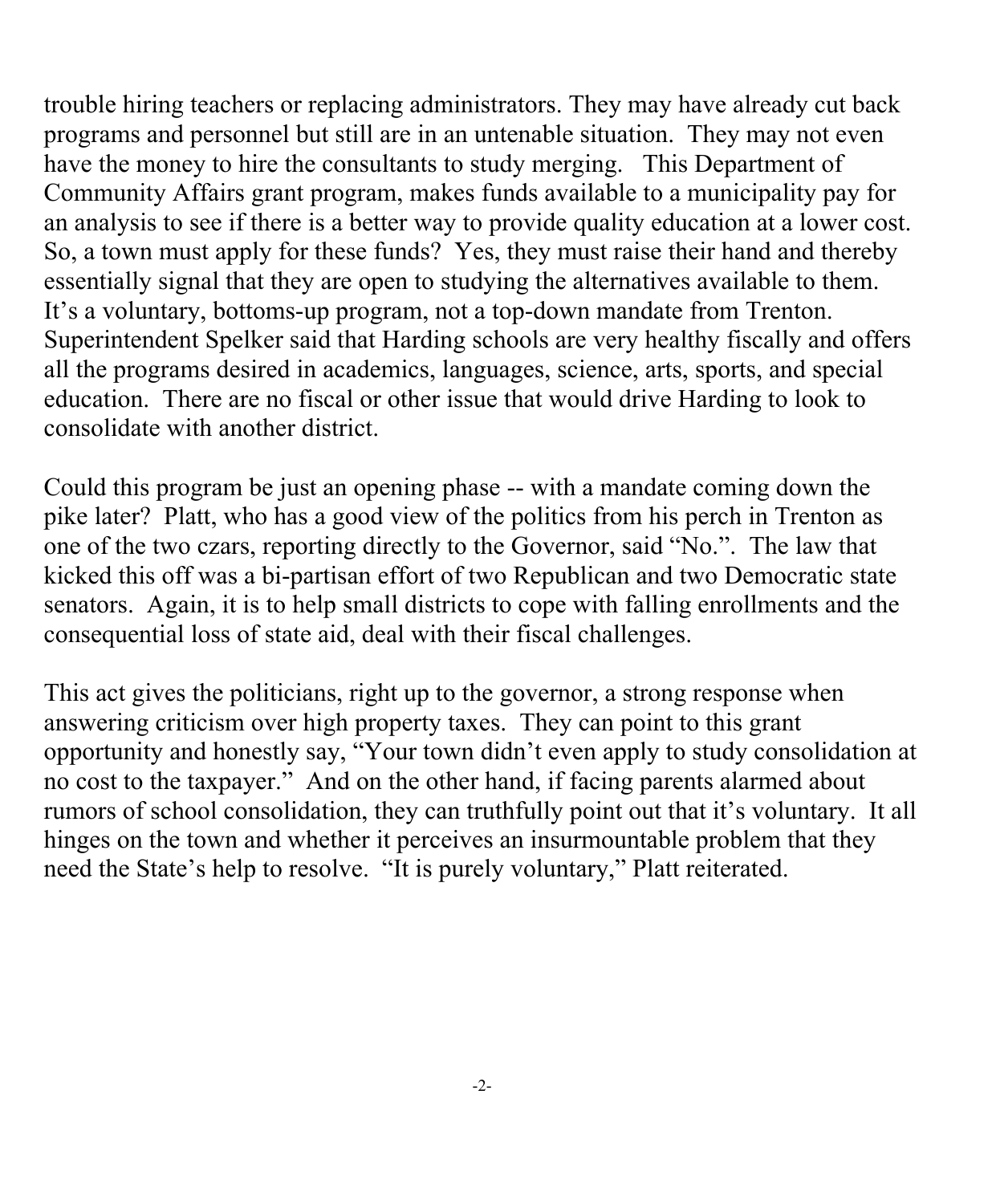#### **HARDING CENTENNIAL**

Happy 100 years to Harding - our home!

On Saturday, May  $21^{st}$  we will be collaborating with the Friends of Kemmerer Library's Art in Bloom to host a Centennial Gala. This event will feature art from local artists, as well as cocktails, hors d'oeuvres, a silent auction, and the live music of the New Jersey Symphony Chamber Players. Funds raised at the event will directly benefit Friends of Kemmerer Library to support their ongoing and future projects. Tickets can be purchased at www.HardingLibrary.org.

Thursday, September  $1<sup>st</sup>$  marks the official  $100<sup>th</sup>$  Anniversary of the Formation of Harding Township. To celebrate, we will be hosting a ceremony at Memorial Park to dedicate a Centennial Tree and Bench. More details are to follow.

Looking ahead, on Saturday, October  $1<sup>st</sup>$ , we will be hosting our Centennial Margetts Field Festival—a family community day including live music, food trucks, family activities, and a fireworks display at the end of the day. If you or your business would be interested in sponsoring the event, please contact Rita Chipperson at RChipperson@hardingnj.org for more details.

Our Centennial website http://hardingnjcentennial.com is the best resource for information regarding the Centennial. This is also where you can purchase merchandise, event tickets, and get involved in upcoming centennial events. Merchandise can also be purchased at Kemmerer Library, including mugs, hats, magnets, and house banners.

More details of our events are to follow - please check our Centennial website for updates and information regarding purchasing tickets, locations, times, dates, etc. If you are interested in sponsoring any of our events or getting involved in their respective committees, please reach out to Rita Chipperson at the address listed above.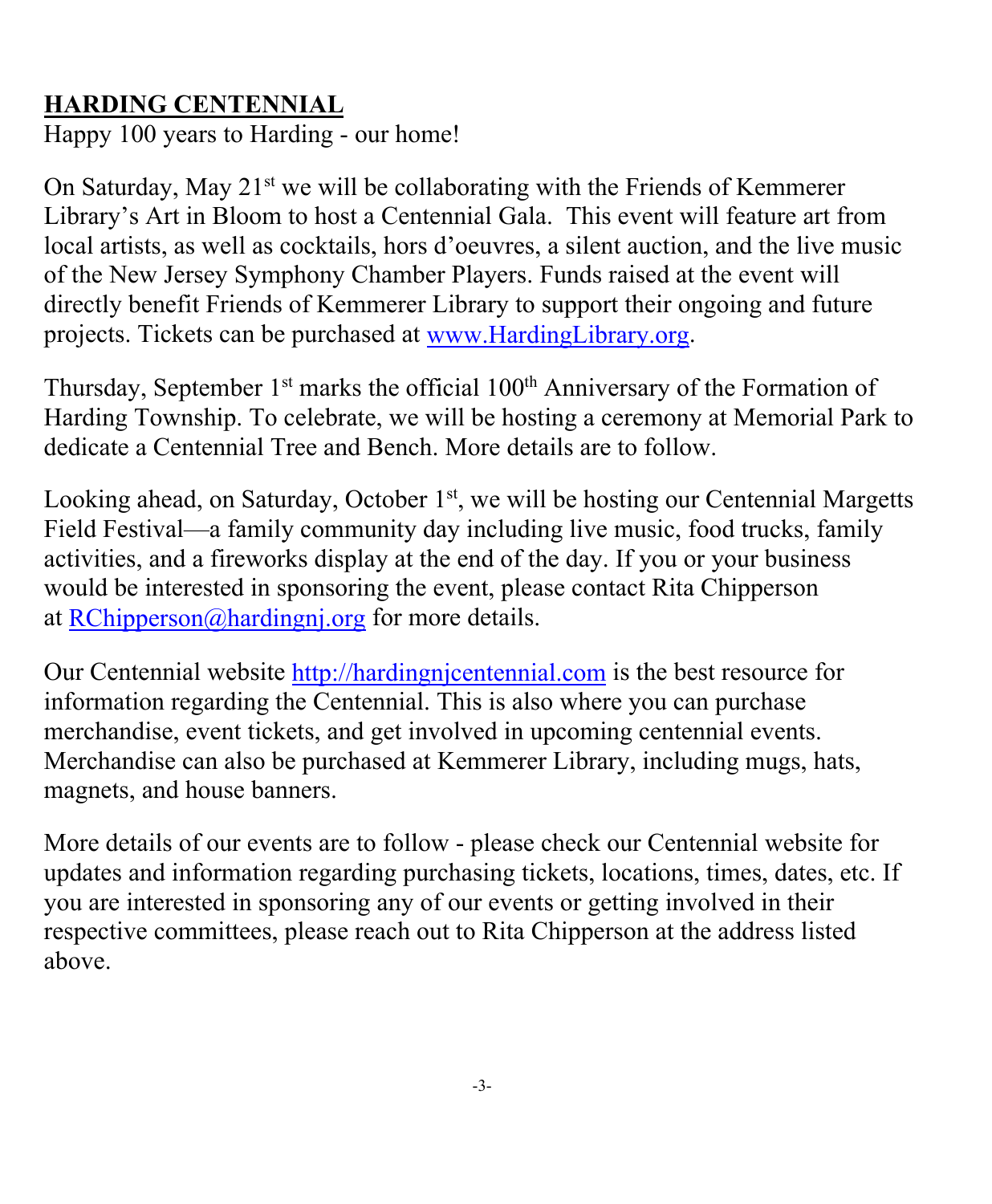Lastly, we are always interested in gaining new volunteers for the Centennial Committee. There are many ways to get involved and many upcoming events to be a part of, so please contact us if you are interested. Let's make this a grand celebration!

Your Centennial Committee,

**Rita Chipperson** , Harding Township Committeewoman Centennial Chair

Cell: (201) 919-8098

Email: rchipperson@hardingnj.org

**Dr. Nicole Lacz** , Harding Township Committeewoman Centennial Co-Chair

Cell: (973) 879-3964

Email: nlaczmd@aol.com

**Tracey Walters**, Centennial Co-Chair

Cell: (908) 500-0781

Email: tntwalters@comcast.net

#### **HARDING TOWNSHIP COMMITTEE**

Meet the Mayor and Township Committee

April 12 was the latest installment of your Civic Association's Meet the Mayor and TC event – a chance for residents to hear from the TC and ask questions. A small group of attendees were treated to some interesting information. We will try to distill our 6 pages of notes to the highlights.

Tim Jones emphasized the unique nature of Harding with our open space and a strategy to control growth through preservation. Most recent purchase is 163 Lee's Hill Road which will provide Harding's own link to the Great Swamp and its trails.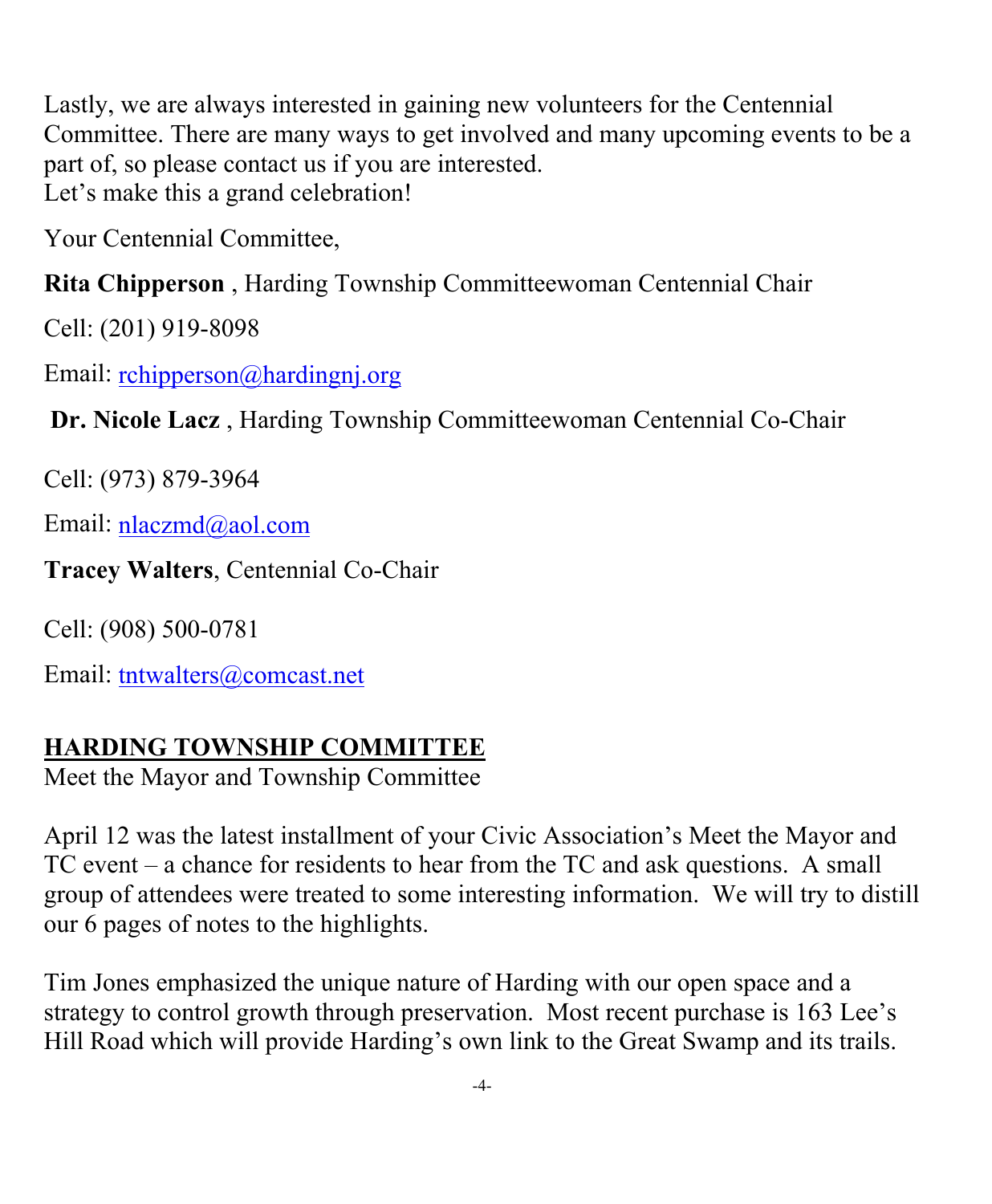He mentioned that Covid brought lots of hikers to both public and private land without issues.

Jones said that filing a demolition permit on the Glen Alpin building got Trenton's attention some years ago and initiated action which has led down the path to "diversion," a process of unloading this type of property. He said a proposal by two entrepreneurs to make GA a private club with a pool was rejected because the property must be accessible by the public. More proposals are coming in weeks. "Someone will take it over" and the GA restoration will not be on the Harding taxpayer.

On Hurstmont, the dilapidated estate on Rt202 just north of GA, the developers have gone "back to the drawing board" due at least in part to Covid. The preliminary new plans call for one building, not two which will be lower and smaller. It will be at least a year before ground is broken.

The group home on Rt202 for Pillar (fka Cerebral Palsy of North Jersey) has been occupied for about 7 months. There has been no demand on Harding resources and only one EMT call.

Dr Nicole Lacz, the newest TC member, introduced herself. A breast cancer radiologist and 11 years in town with prior experience on the Bd of Health and various schools volunteer opportunities. Lacz is working on the Centennial celebration, park advisory committee and 2025 affordable housing round.

Chris Yates, mayor from 2017 to 2020 and the chair of the finance committee, said again that Affordable Housing mandates from the State are the single biggest challenge for Harding. Developing a strategy for the 2025 mandate will start next month.

HT continues to develop a 10-year financial plan. HT has a AAA bond rating and is projected to be debt free by 2028 barring any new issue for capital project or open space purchase. In 2022, the average tax bill increases \$39 while total taxes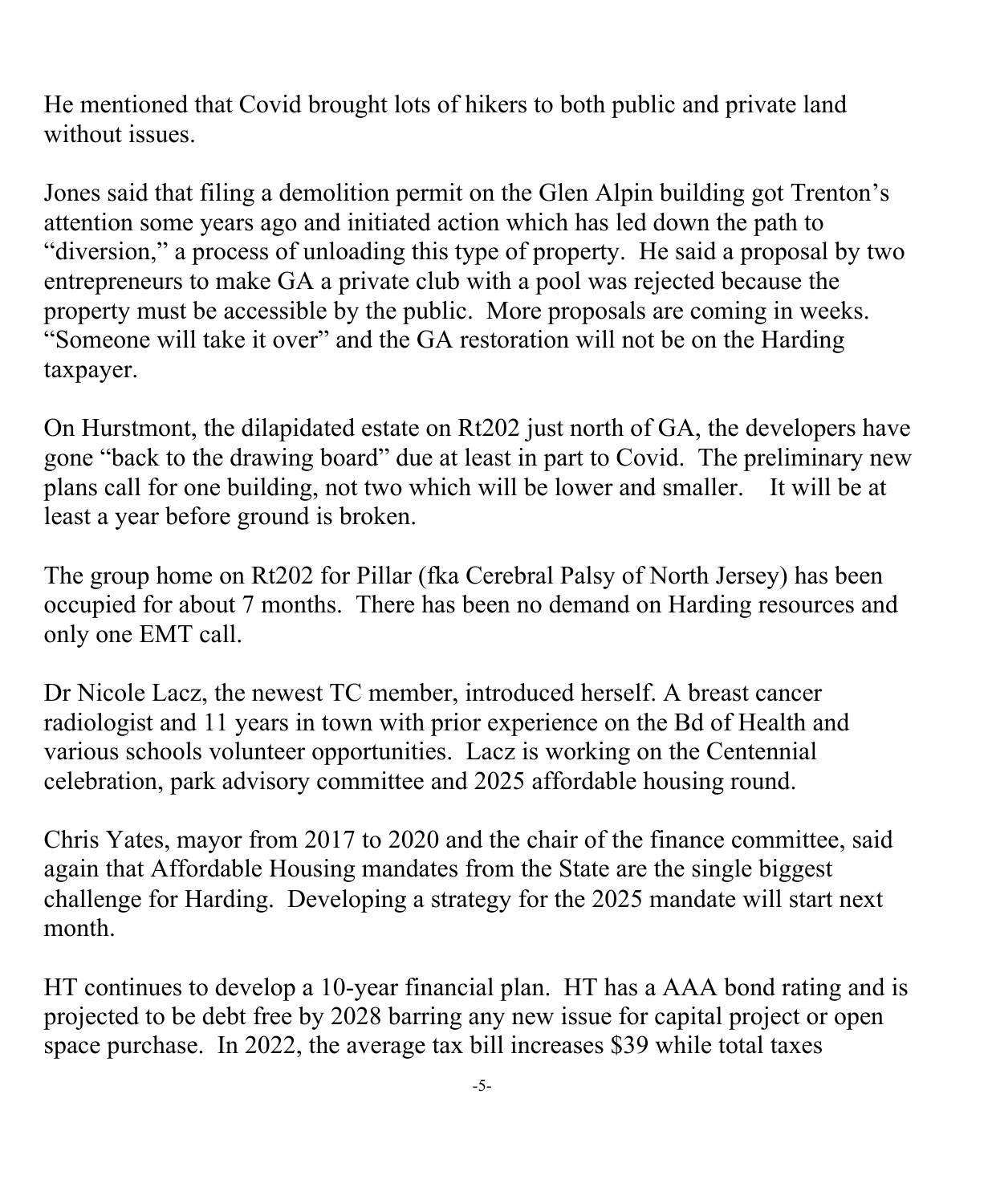collected rose \$89K. Cost drivers are healthcare premiums, pension expense. The town is looking into a "new structure" to control healthcare costs. Municipal court, previously shared with Madison and a few other towns, is now shared with Long Hill Township a move that saves \$120K annually.

Nic Platt, the longest serving TC member at 12 years as described as "Open Space Champion" by the moderator. Platt mentioned that he is running for re-election this Fall and gave praise to Jones and (former TC member Dev Modi) for their work on the Glen Alpin diversion and to Chipperson for her work on the Centennial.

Platt highlighted that he, and Jordan Glatt, former mayor of Summit, were appointed by Governor Murphy as "czars" for shared services – a strategy to reduce municipal spending. The latest area of focus is schools and possible consolidation. Platt was clear that Harding Township schools are NOT on the menu of possible schools to be consolidated.

Rita Chipperson, a TC member since 2020, also took the opportunity to introduce herself – an intellectual property attorney with and engineering background. She is 9 years in Harding with a daughter at Oak Knoll School and son at Delbarton and serves on the Morris County Covenant House Board. Her subcommittee and liason responsibilities are CPAC, Glen Alpin and Harding Open Space Trust. She took the opportunity to promote the Centennial events.

Interesting fact: 75 properties changed hands in 2021, almost 6% of the total in Harding. That is triple the number in each year 2019 and 2020.

Questions from the field:

When will Kirby Hall be fully open? "Relatively soon"

When will the rest of Sand Spring Rd paving be completed? "Don't know – the State of NJ determines"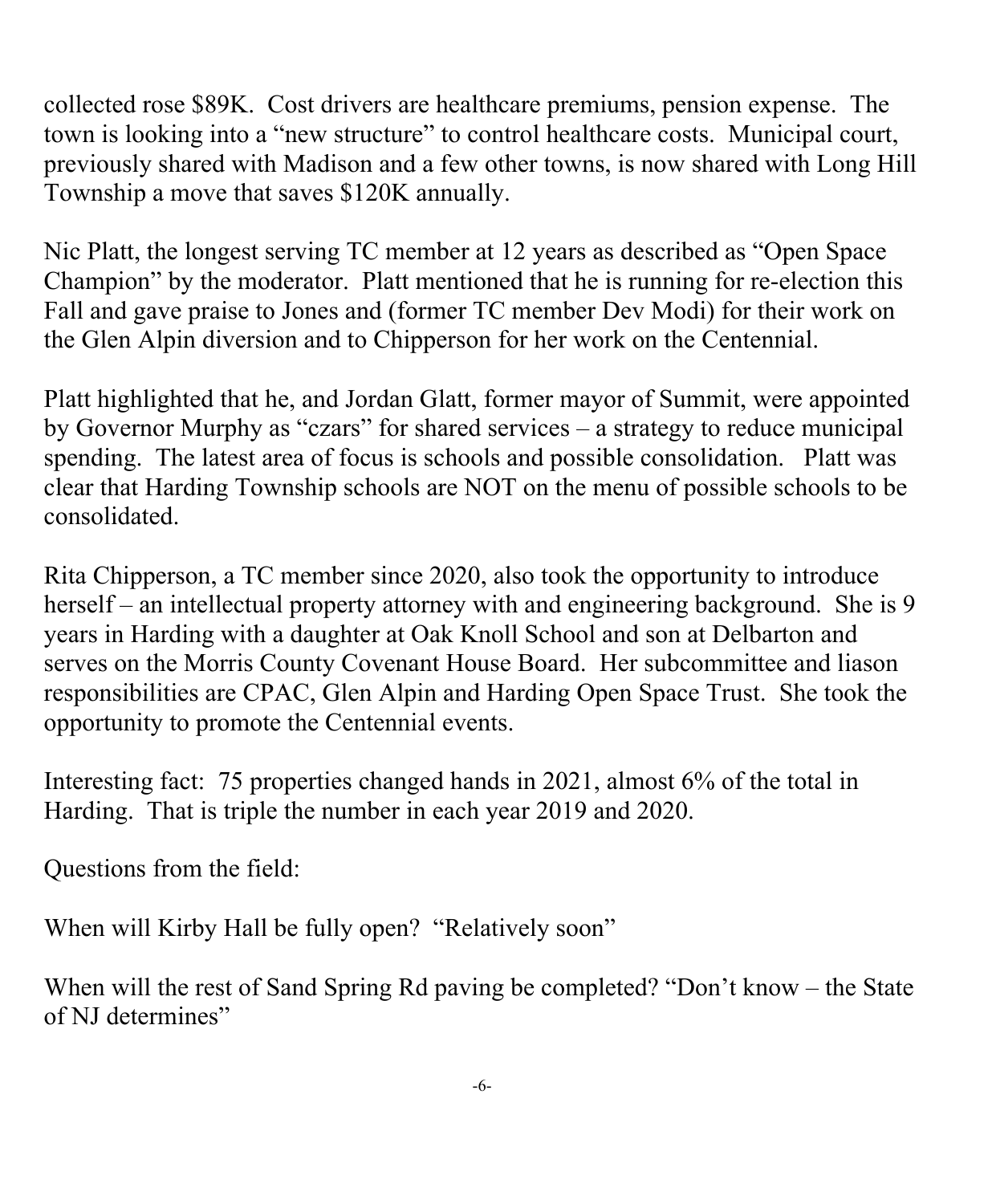Path to Diversion of Glen Alpin? "April 18, the waiting period will be over. "Final approval in May." Then it's up to entrepreneurs to submit plans."

Cell Tower Status? "TC is not able to comment as application is pending. The wireless equipment on the roof of the Hurstmont development will be hidden."

When will Hurstmont break ground? "at least a year. Many permits still needed."

Why are property taxes so low? HT gets no state aid. School gets some and must wait for NJ to give them teacher benefit and healthcare numbers for their budget. Remember that the school is about 50% of your property taxes while HT and Morris County are each about 25%. Yates said that HT are only low for people who have lived their lives in NJ. They are only low relative to other towns in NJ. He said they work hard to keep spending down – they have had requests for sidewalks, skating park, dog park and others. All denied. A wag in the audience blurted out: "So I guess the ferris wheel is out of the question."

Further, fire department and EMT squad are "major line items" for most municipalities. But not at Harding as they are 100% volunteer staffed and citizen supported financially. Yates gave another example of the challenges the town faces. Bulk garbage pickup contract is in its last year of a five-year term at \$90K/year. Some of the new bid's range to \$250K - a challenge.

#### **Township Committee Meeting – April 11, 2022**

The meeting began with a moment of silence for untimely passing of Christine Mulligan, a teacher at Harding School for 25 years. Dr Nicole Lacz, a committee person with children who been taught by Ms Mulligan reported that one of her children said she was the "happiest, nicest teacher in the Harding School". RIP

The 2022 Budget was formally passed. Spending increased about 7% to \$10,455mm. Fulltime headcount is 35, an increase of 3 persons, while part time will be flat at 15. Property tax increase to hit residents will be a little over 1.2%.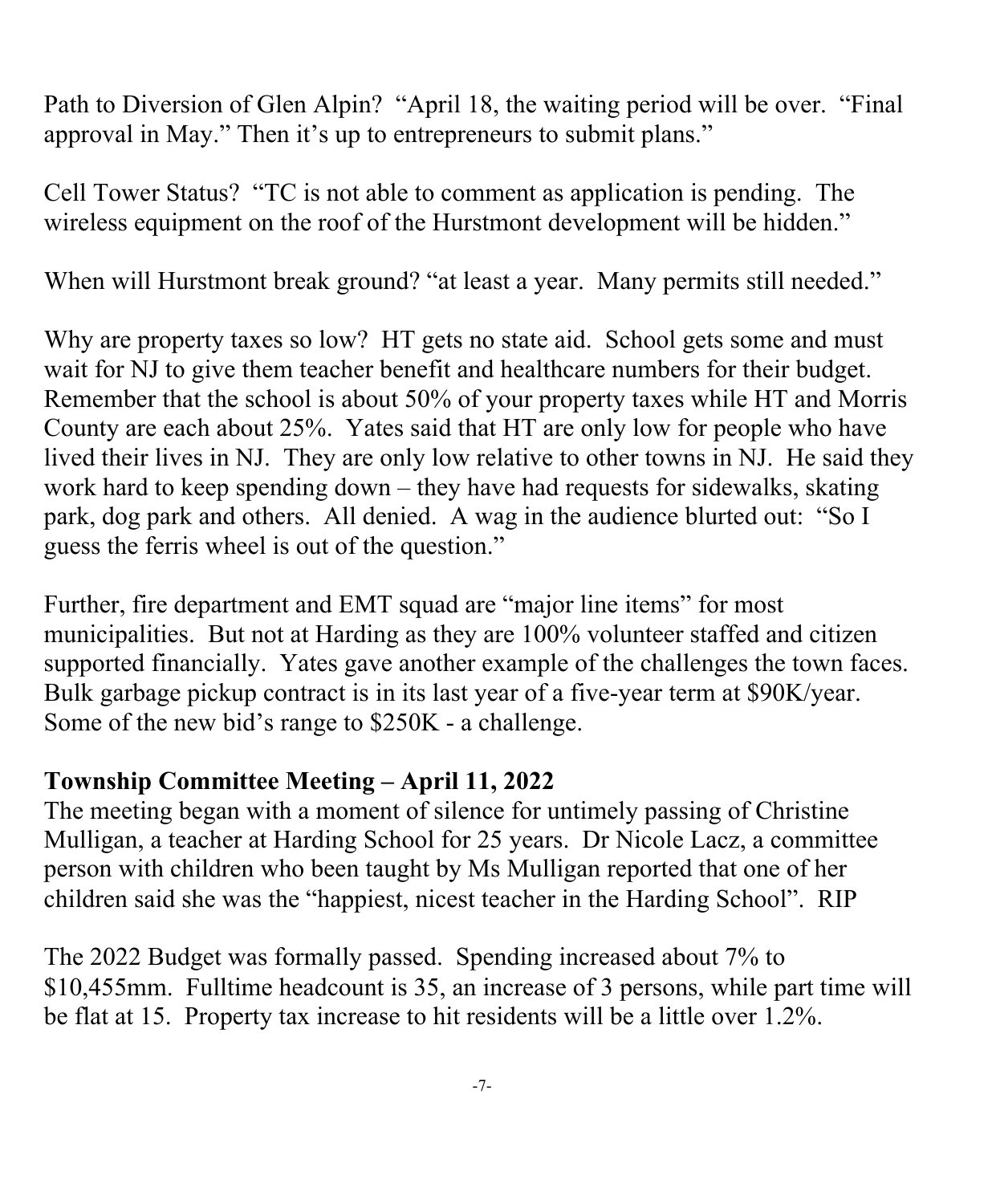Bayne Park, the park with the pond and skating area, will be the focus of a public meeting to be held within 3-4 weeks. Input about possible changes is sought from the public. No decisions have been made.

Committee person Rita Chipperson reviewed the events that are planned for the Harding Centennial. These include the kickoff (4-27-22), Dinner & Movie (4-29- 22), Gala and Silent Auction (5-21-22), House Tour (June), Car Show (September), Centennial Celebration at Margetts field.

#### **NEW VERNON VOLUNTEER FIRE DEPARTMENT**

Back by Popular demand! STEAK AND LOBSTER DINNER will be held SATURDAY, June 11, 2022, from 5pm to 9pm. Your favorite dinner selections will include Steak, Lobster, Chicken and Hamburgers. All dinners include Salad, Roll, and French fries. Also Available are Steamed Clams, Corn on the Cob and Dessert selections. All Proceeds go to the New Vernon Fire Company and First Aid Squad. More information will be provided on our website NVVFD.ORG

The NVVFD is planning to hold THE ANNUAL COUNTRY AUCTION Saturday September 24, 2022. We will be limited in the items we can accept and will provide more information shortly.

Thank you all for your continued support. NVVFD is entirely comprised of dedicated volunteers, and we rely on our generous supporters for funding.

#### **GREEN VILLAGE FIRE DEPARTMENT Flag Display**

Deadline May 1, 2022 hosted by the Green Village Fire Department

The Green Village Fire Department would like to honor those who have served their country or community. A 3' x 5' flag will be erected on the green in Green Village on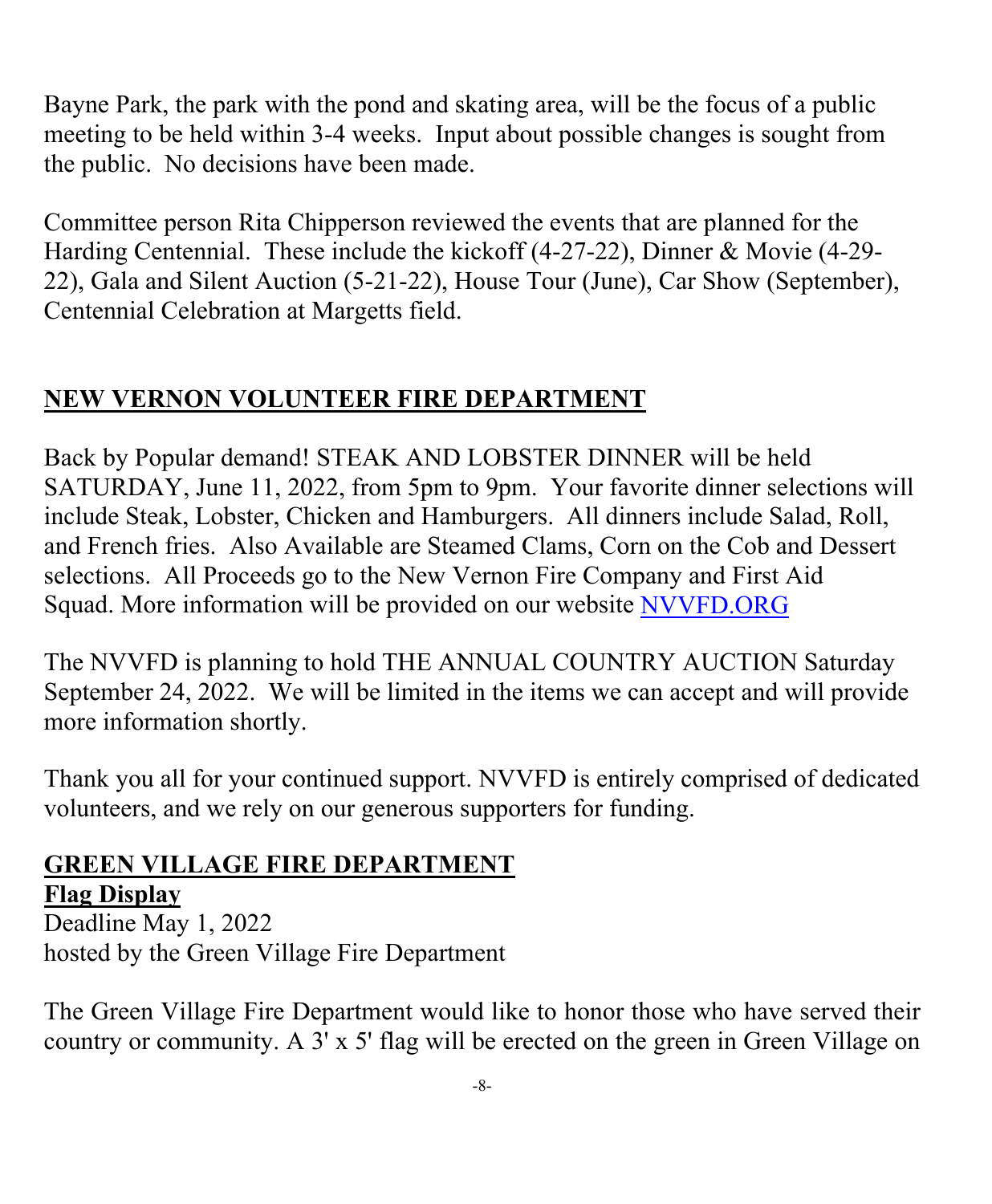both Memorial Day and Veteran's Day. The honoree's information will be placed at the base of the flag. The cost for the first year is \$50 and \$25 for subsequent years. Please visit www.greenvillagefire.com to download a form. Forms must be received no later than May 1st.

#### **Green Village Fire Department 100th Anniversary**

Saturday, May 14, 2022, at 3pm until 8pm – RAIN OR SHINE hosted by the Green Village Fire Department

The Green Village Fire Department is celebrating their 100<sup>th</sup> anniversary with a community barbeque. The celebration will take place on the grounds of the Green Village Fire Department located at 529 Green Village Road in Green Village on Saturday, May  $14<sup>th</sup>$  from 3 pm until 8 pm and will be held rain or shine.

#### **FIRST AID SQUAD LEARN CPR**

The New Vernon Volunteer First Aid Squad is offering a life-saving class called, "Hands-Only CPR". This class is not an American Heart Association certified class for those requiring certification but teaches Hands-Only-CPR. It's a 1-hour class offered by the New Vernon First Aid Squad at the Firehouse (22 Village Road) that will give you the skills to save the life of a family member, friend or even a stranger. When someone suffers sudden cardiac arrest every second counts. And as good as they are, there is still a gap between the time 911 is called and our community first responders arrive. This class will teach you what to do until more advanced help arrives. It will teach you how to save a life. And that's a skill everyone should learn.

Our previous classes were overwhelmingly popular with residents! The next class is Saturday May 14th at 10:30 AM. Sign-up at  $\frac{\text{learner}(a)$ nvvfd.org with your name, the number of participants in your group, a telephone number and email address to contact you. If you can't make this class but would like to be added to our list for future classes, please send us your name and email address and we will advise you as future classes are scheduled.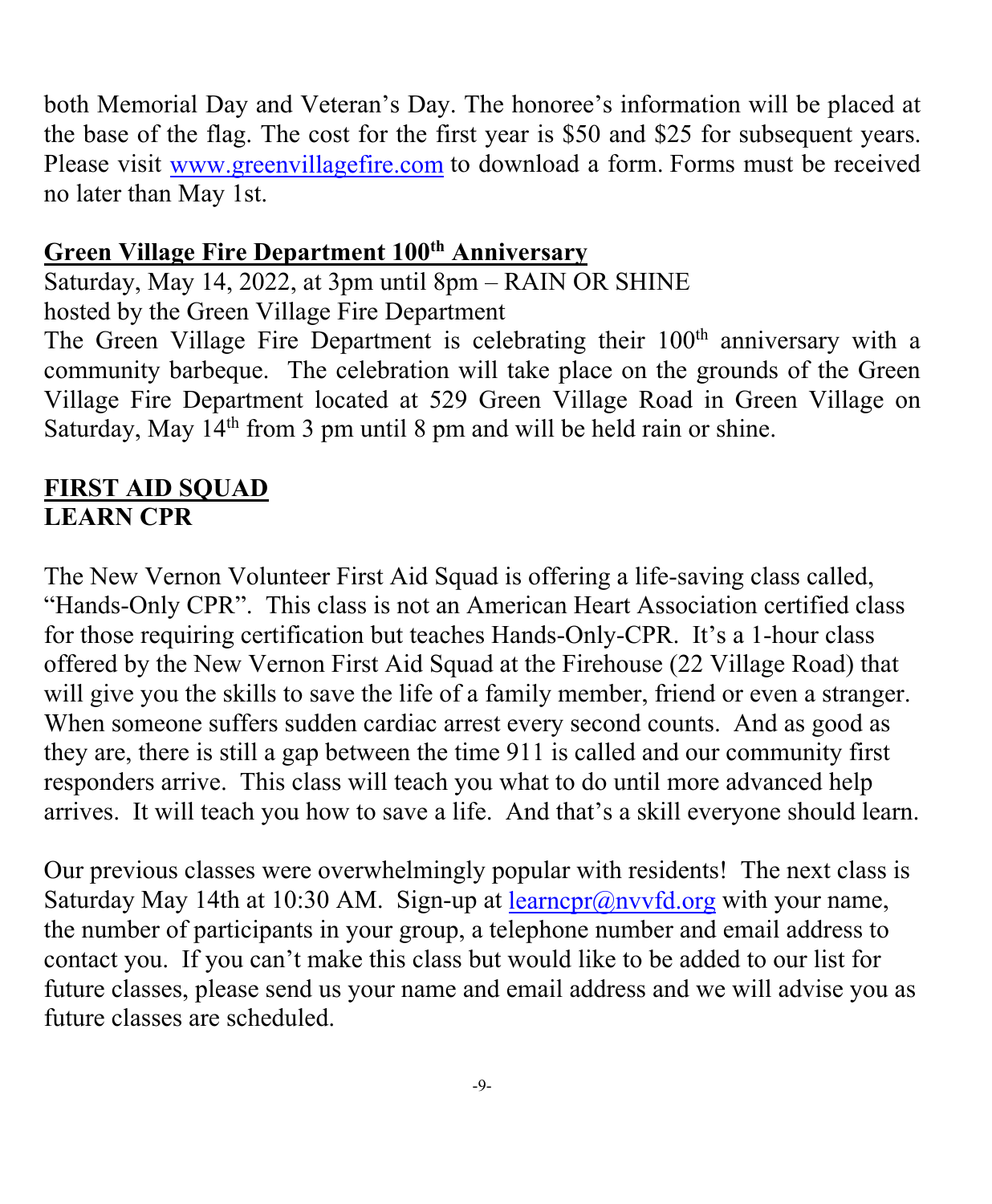#### **HARDING TOWNSHIP PLANNING BOARD Planning Board Notes for March 28, 2022**

The Township of Harding requested a six-month extension to perfect the minor subdivision for the Glen Alpin property under Application PB# 4-21. Such requests are considered routine, and an extension was granted to September 2022. The Board then considered Application PB# 01-22 submitted by the Pacchianos at 23 Ravenswood Lane who were seeking an amendment to a prior plan approval for an easement for a water main under a landscape easement. The new easement was being sought for the benefit of the Southeast Morris County Municipal Utilities Authority (SMCMUA) who is looking to (1) complete a supply loop system to Anthony Wayne Road so that the water supply could be maintained in case of a break, (2) eliminate the need for line flushing by connecting dead ends, and (3) provide additional fire protection. The application was not complete and needed, among other things, a subdivision plan provided by a professional engineer and a landscape plan for the replacement plantings in the easement. Discussion was continued to the next meeting.

#### **HARDING HISTORICAL SOCIETY**

**OPEN HOUSE: Memorial Day 10-12.** The Tunis Ellicks house was renovated into a museum over 40 years ago and is now in need of some repairs and updates. The Historical Society first reached out to an architectural firm who specializes in the preservation of historic structures back in 2019 to prepare a Preservation Plan and the Township will now be proceeding with some of the recommendations in that report. Unfortunately, that will restrict public access to the house so stop by on Memorial Day following the parade for our last open house until repairs are completed.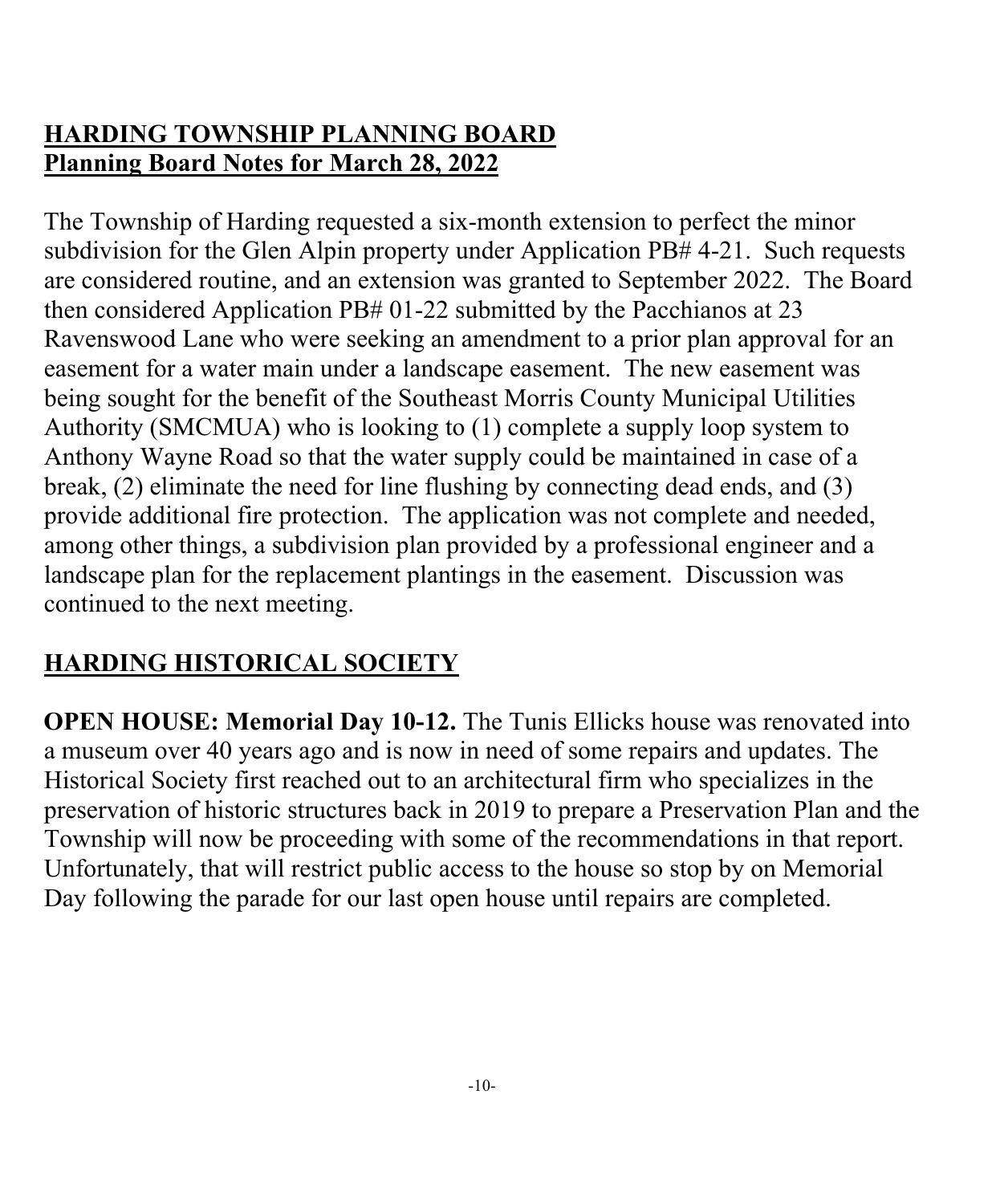#### **GREAT SWAMP WATERSHED ASSOCIATION**

#### **Community Volunteer Workday at CMA (Two Dates)**

Saturdays, 9 AM-1 PM: May 7 & June 4

GSWA's Conservation Management Area (CMA)

91 Tiger Lily Ln., Harding Twp, NJ

Come learn more about what stewarding our 73-acre property in Harding Twp. entails by getting involved hands on! We will conduct a variety of tasks including chipping and mulching our trail network, removing invasive plants, and constructing new boardwalk. We rely on our volunteers to help us take care of this natural area that's open to the public for passive recreation and serves as an educational opportunity for students. Are you in the giving spirit and willing to brave the swamp? Wear long pants and long sleeves, and clothes than can get wet, muddy, and protect you from mosquitos! Register at GreatSwamp.org / 973-538-3500.

**5th Annual Great Swamp Great Music Festival**

Sunday, May 22, 12-7 PM Giralda Farms, Chatham Twp., NJ

We're bringing back some fan favorites and showcasing some popular new bands to celebrate 5 years of bringing you live, outdoor music with good food, beer wine & cider, unique merch vendors, and so much more. Recharge your batteries at our 5th Annual Great Swamp Great Music Festival. The sprawling, tree-lined field at Giralda Farms provides a beautiful space to spread out a blanket or set up some beach chairs and get lost in 7 hours of continuous live music. Proceeds from this event, our second largest annual fundraiser, help support our mission of clean water and land. Fair warning, once you attend one, you'll want to come back every year! Tickets: \$30/adult (\$35 at the gate); \$20/high school and college student (\$35 at the gate); children 13 and under are free. Purchase tickets @ GreatSwamp.org / 973-538-3500.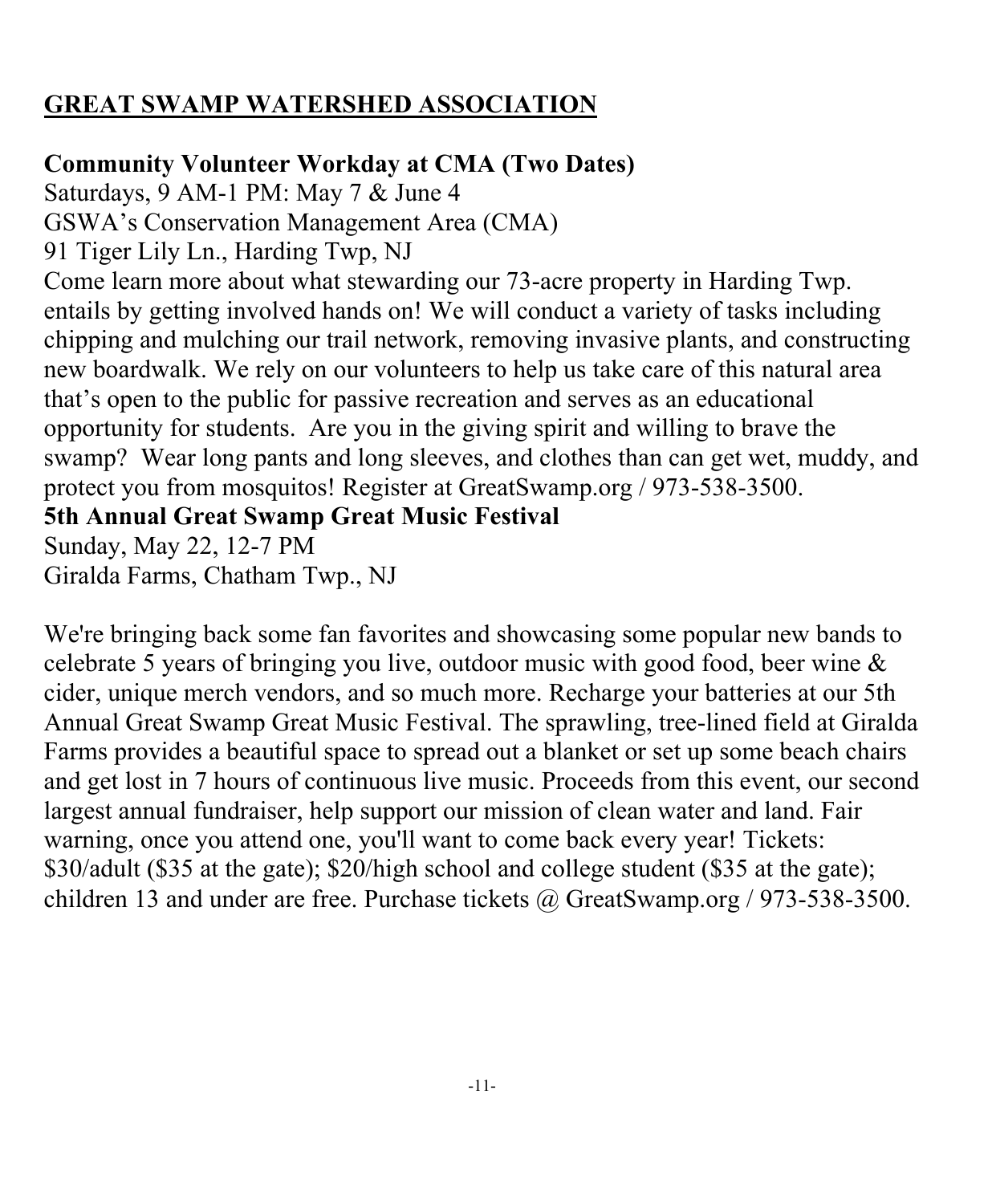#### **KEMMERER LIBRARY:**

To register for any program go to hardinglibrary.org **Children's and Teen Programs** 

Sing and Dance with Miss Carol! - EVERY MONTH! May 10th, 24th - 10:15am We are so excited that Miss Carol visits the library on the 2nd and 4th Tuesday of each month. Join Miss Carol for fun songs and dance! This program is designed for preschoolers.

Tuesday Storytime- Join us for silly songs, storytime and a craft - every 1st and 3rd Tuesday at 10:15am. May 3rd, 17th, and 31st at 10:15am.

Toddler Yoga with Miss Kayla - Tuesday, May 3rd at 11:15am Join Miss Kayla on the first Tuesday of every month for some fun and easy yoga!

Kids Crafternoon! - Friday, May 20th at 3:45pm Join us at 3:45pm for crafting fun. We will be making animals!

Teen Advisory Board - Wednesday, May 11th at 6:30pm We're looking for Teens grades 9-12 to join our new Teen Advisory Board! The Board will help plan programs for teens, as well as work on volunteer projects. Meetings count as Volunteer Hours!

Read to a Dog - Wednesday, May 25th at 3:45pm Creature Comfort Pet Therapy will be visiting the library at 3:45pm! Children will have the opportunity to practice their reading by reading stories to therapy dogs for 15 minutes.

**\*\*Save the Date!\*\*** Our Summer Reading Kick-Off Event will be held on Saturday June 18th! Drop in to sign up for our 2022 Summer Reading Program! This year's theme is Oceans of Possibilities. From 10am to 1pm, we will be doing sign ups, and doing ocean themed crafts, and more!

#### **Adult Programs**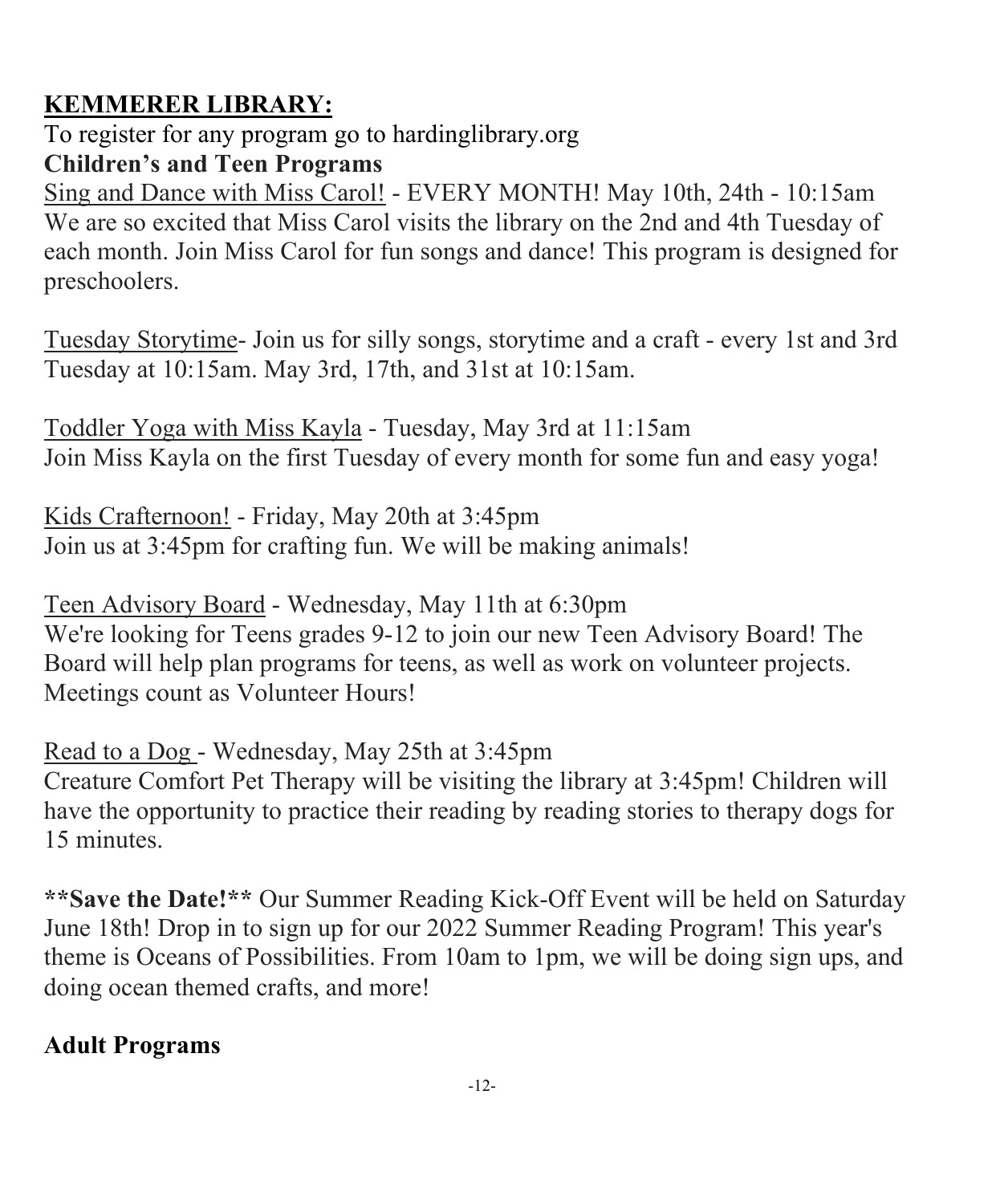#### Adult Craft Club - Wednesday, May 4 at 1p.m.

Join us as we make bracelets out of beads created using old books and magazines. Registration is required.

Book Club - Open to all, every other Tuesday at 1:30, May 3, 17 and 31. See the website for titles.

Yoga - Mondays at 10:15a.m. and Thursdays at noon with the popular and talented MJ Turnbull! \$10 suggested donation.

Built in Harding - Monday, May 2 at 7p.m. (in person and on zoom) Learn about the success story of Minuteman BBQ! Scott and Marti Lifschin, the proud owners, are the dynamic duo behind this delicious restaurant. Scott is the pitmaster extraordinaire while Marti handles the front of the house with a warm and welcoming air. Come learn more about their story and their passion to keep Minuteman going for another 50 years!

Re-Framing Harding - Tuesdays, 1-3p.m., May 3, 10, 17 and 24 Re-Framing Harding is a series of free photography classes and outdoor workshops embracing and reflecting upon the rich history and natural resources of Harding Township. The sessions will be offered to Harding patrons and will include instruction as well as photography outings to interpret Harding's changing landscapes. Historic photographs of Harding will be used as a reference and as inspiration during visits to the scenes depicted, along with historical context provided by the Harding Township Historical Society and the Harding Land Trust. The resulting photographs will be exhibited at the Kemmerer Library alongside the historic photographs that inspired them.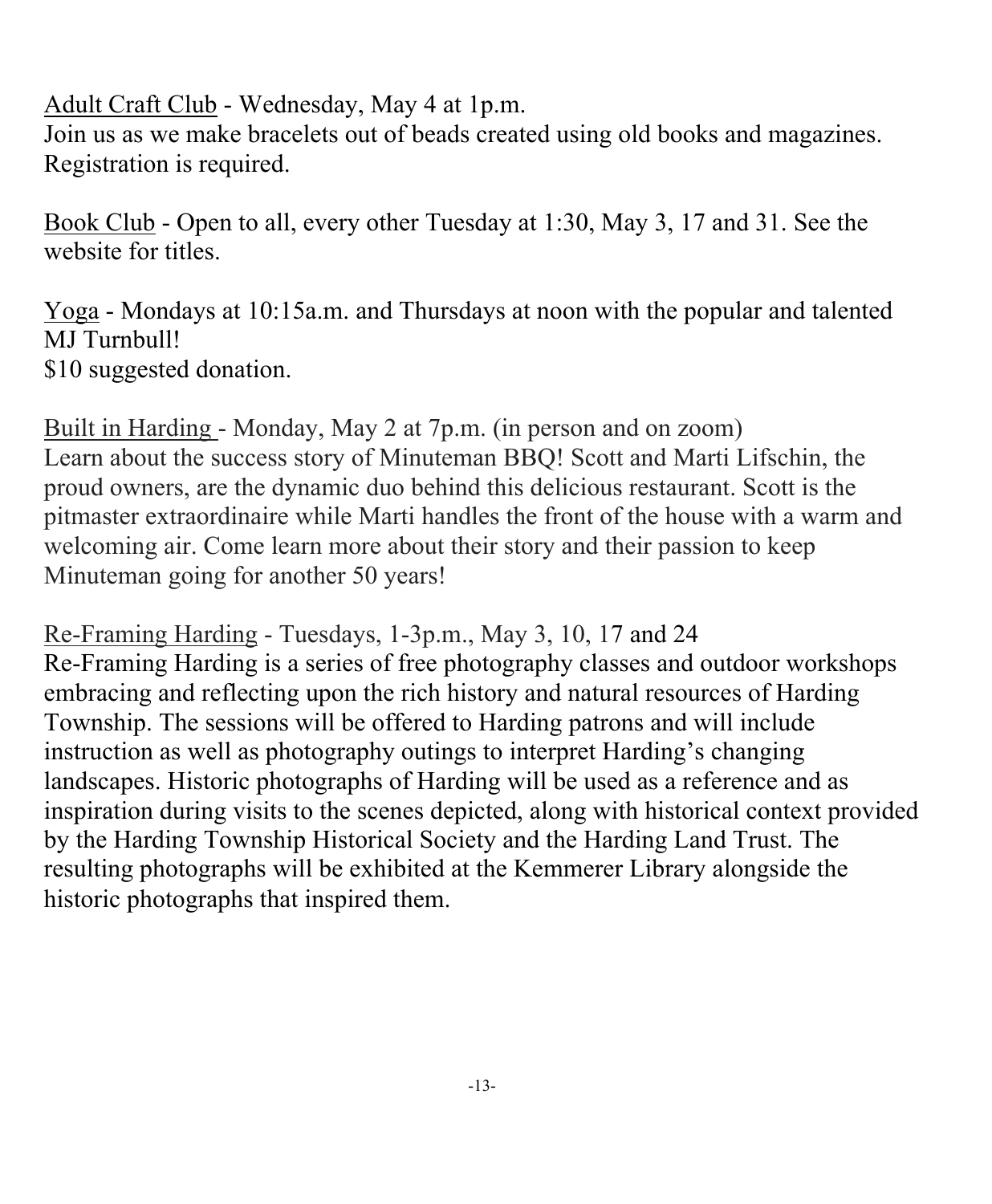Viewing Children and Childhood Through Art - Tuesday, May 3 at 7p.m. (on zoom) With the approach of Mother's Day, a timely look at how artists from the Renaissance to the 19<sup>th</sup> century have represented children. Special focus will be given to the "modern" treatment of children by Impressionist painters such as Monet, Renoir, Degas and Cassatt. Presenter is Vivian Gordon.

Virtual Author Talk & Meditation - Wednesday, May 4 at 6p.m. (on zoom) Author, Contributing Editor at Yoga Journal, Wellness Consultant for HOAG Hospital, and Meditation Expert, Anusha Wijeyakumar will lead us in a Live Virtual Meditation and read from her book "Meditation with Intention" along with answering any questions participants may have on Meditation and it's benefits to our lives.

#### Attracting Pollinators to a Jersey Friendly Yard - Thursday, May 5 at 7p.m. (on zoom)

Pollinators, like other wildlife, need food, water, shelter and space to raise their young. Many pollinators are "specialists" and require certain plant species to act as "hosts." Explore a diversity of pollinators and the New Jersey native plants that support them and get inspired to add pollinator-friendly natives to your Jersey-Friendly Yard.

#### The Marvelous Macaron - Monday, May 9 at 7p.m. (on zoom)

Learn to make and bake this delicate classic French specialty cookie. The colorful almond meringues will be piped and sandwiched with chocolate, raspberry and cheesecake fillings. Chef Suzanne Lowery will demonstrate how to create these delicious treats. Registrants will receive the recipe ahead of the program and can bake along. Courtesy of Riverdale Library.

Super Services available to Seniors - Thursday, May 12 at 11a.m. (in person) Join us for a presentation by representatives from the Morris County Division of Aging. You will learn about the many services available to seniors (many at reduced rate or free). Even things called the Fix It program where they will send a repairman to a senior's home to make minor repairs. You will be surprised and pleased to learn of the many resources available to you.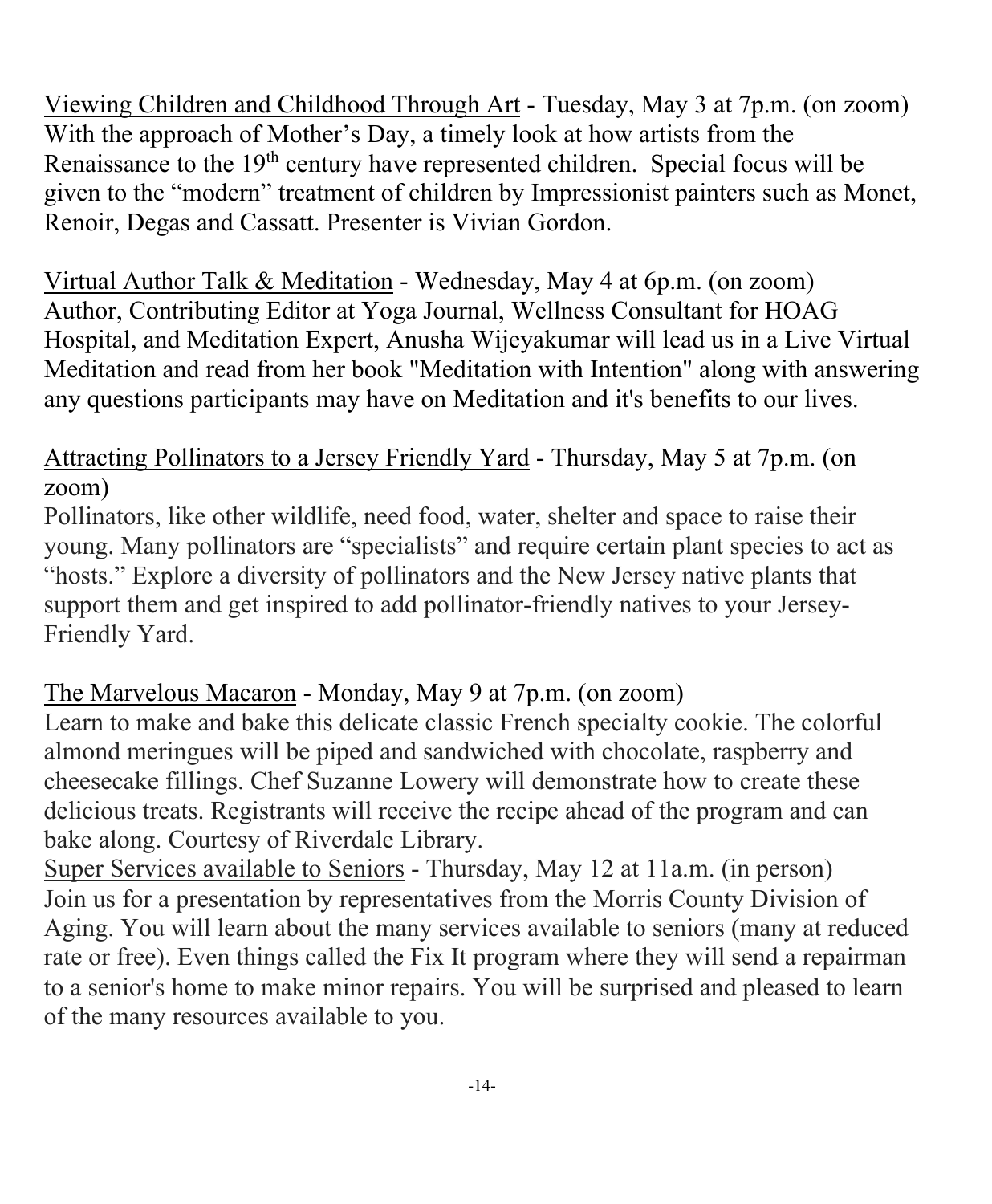Avoiding Garden Bloopers - Wednesday, May 18 at 7p.m. (on zoom) This presentation covers hardiness zones, soil pH and conditions, light exposure, plant characteristics, features and attractions. Information on trees, shrubs, perennials, vines, ground covers, bulbs and annuals will be provided, along with many photos and suggestions. Whether you are hiring a professional or doing it yourself, planting an expensive tree or a tiny annual, it pays to be in the know to protect and increase the value of your landscape investments. Proper selection and techniques save time, money, and labor and add to gardening enjoyment.

Costume Jewelry Through the Ages - Monday, May 23 at 11a.m (in person) The lecture is a brief overview that highlights how American costume jewelry evolved and changed throughout the decades in 20th century America. Shapes, materials used and the impact that culture, industrialization, Hollywood and the fashion industry had will be discussed.

The Changing Face of Television - Tuesday, May 24, 7p.m. (on zoom) Watching television used to be a simple enterprise—you turned on the set, selected one of 500 channels, and enjoyed your program. Now, television is changing in front of our eyes. More and more viewers are canceling cable television, preferring to watch new online-only channels like Netflix or Disney +. This presentation will look at these startling developments and explain why the old days of simply "watching TV" are fast disappearing.

#### Kemmerer Library Art Gallery

Each month, we will be showcasing art by local artists. The May artist is Diane Revels. Join us for a meet and greet with the artist on Friday, May 6, 4-5p.m.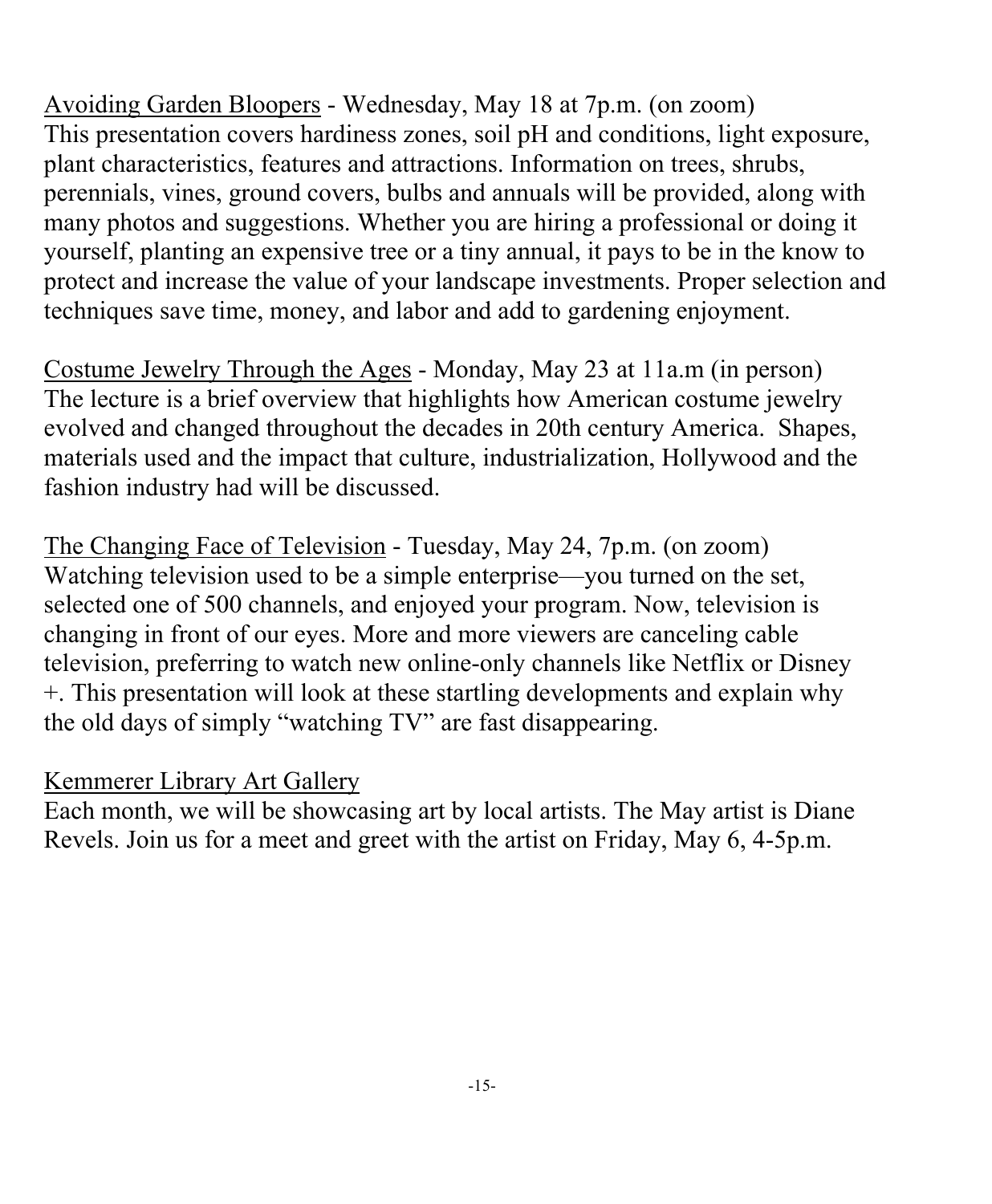#### **Friends of Kemmerer Library Harding Township**  Annual 50/50 Raffle Friends of the Kemmerer Library Fundraiser

Drawing to be held on Friday, May 13, 2022

Support the Library by purchasing 50/50 tickets! Only 200 tickets will be sold at \$100 each. 4 chances to win cash prizes! Either stop by the library to purchase a ticket or send a check payable to "Friends of Kemmerer Library" to P.O. Box 517, New Vernon, NJ 07976 along with your name, address, phone number and email. You can then pick up your ticket at the library. Questions? Email friends@harding.mainlib.org

#### Art in Bloom - Centennial Celebration

Friends of the Kemmerer Library Fundraiser Saturday, May 21, 2022, 5-9p.m.

Surround yourself with a piece of Harding history and celebrate the last century of Harding while supporting the next. In collaboration with the Centennial Committee, Friends of the Kemmerer Library are pleased to announce Art in Bloom. The main fundraiser for the Friends, this event aims to raise funds to support our town library. To be held this year at the amazing Toravell Farm. The Art in Bloom artists have been selected from far and wide. Come on out to celebrate Harding and the Kemmerer Library. Tickets are limited and can be purchased at the library or at hardinglibrary.org.

*The library relies on private donations and Friends fundraising to provide 80% of our operating budget so please consider supporting these fundraising efforts. Thanks.*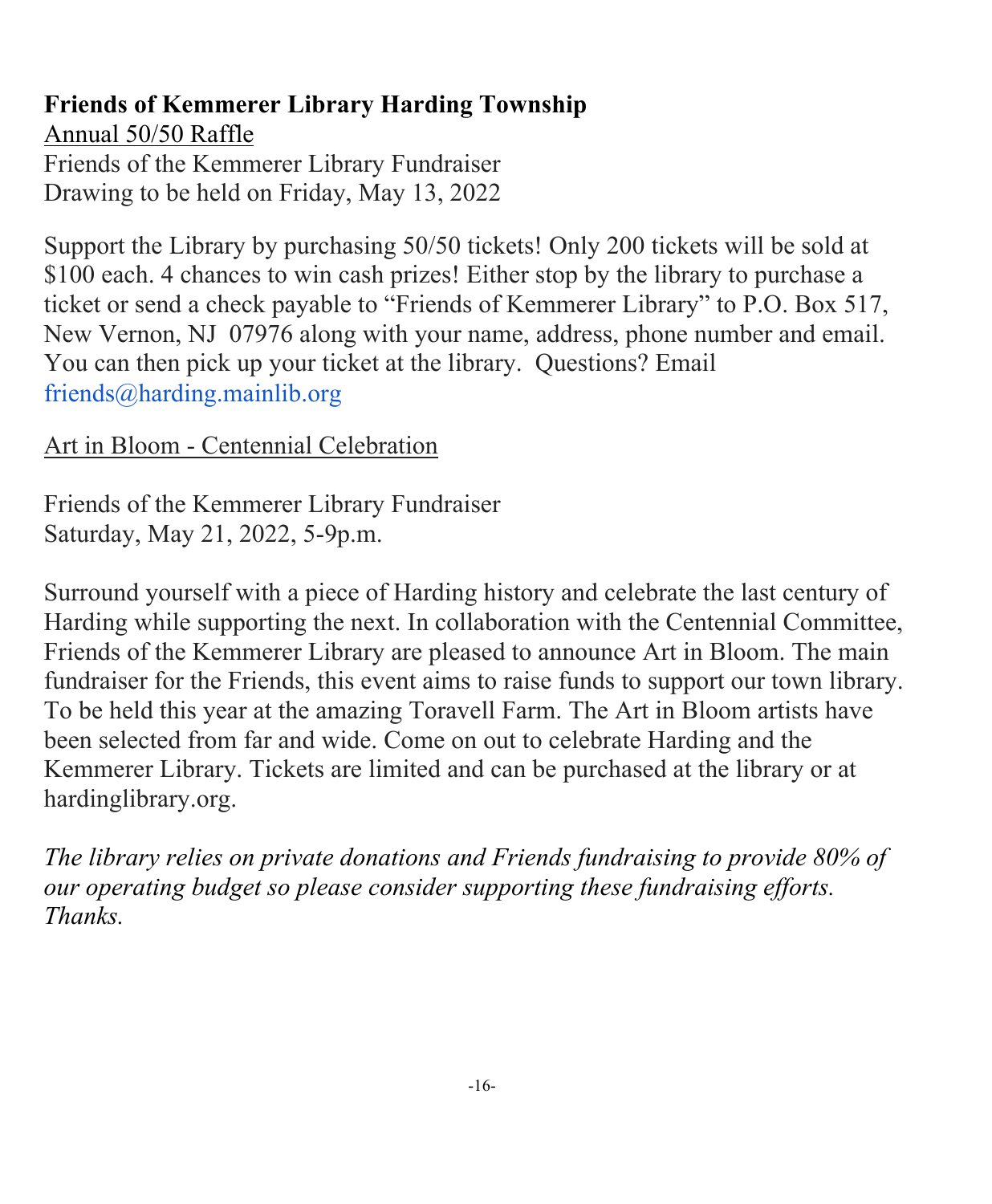#### **HARDING SENIORS**

#### Meeting May 12

Join us for lunch at the Kemmerer Library. We will have a presentation by representatives from the Morris County Division of Aging. You will learn about the many services available to seniors (many at reduced rate or free). Even things called the Fix It program where they will send a repairman to a senior's home to make minor repairs. You will be surprised and pleased to learn of the many resources available to you.

Meeting May 26 Spring Luncheon at Basking Ridge County Club

### **HARDING TOWNSHIP CIVIC ASSOCIATION**

## **2022 Memorial Day Parade**

The Harding Township Civic Association will again be sponsoring a Memorial Day Parade on May 30, 2022, stepping off from the Harding Middle School at 9:30 AM and moving east along Lee's Hill Road to Village Road and then to Memorial Park on Village Road, across from New Vernon Firehouse. The ceremony at Memorial Park will commence immediately following the arrival of the parade at Memorial Park. The Ceremony honors those veterans who have given their lives in service to their Country and to our Harding veterans.

Groups wishing to march in the parade should contact  $htea@mail.com$  and plan to assemble at the Harding Middle School on Lee's Hill Road at 9:00 AM on Parade Day. Alternatively, please confirm your intention to participate in the parade and ceremony by emailing  $larrweppler@gmail.com$ .

This year we are inviting children to decorate their bicycles (helmets mandatory), wagons and scooters with colorful red, white and blue streamers and to ride in the parade in honor of our veterans. There will be prizes for the best decorations in the 7 years old and under category and for those over 7 years old.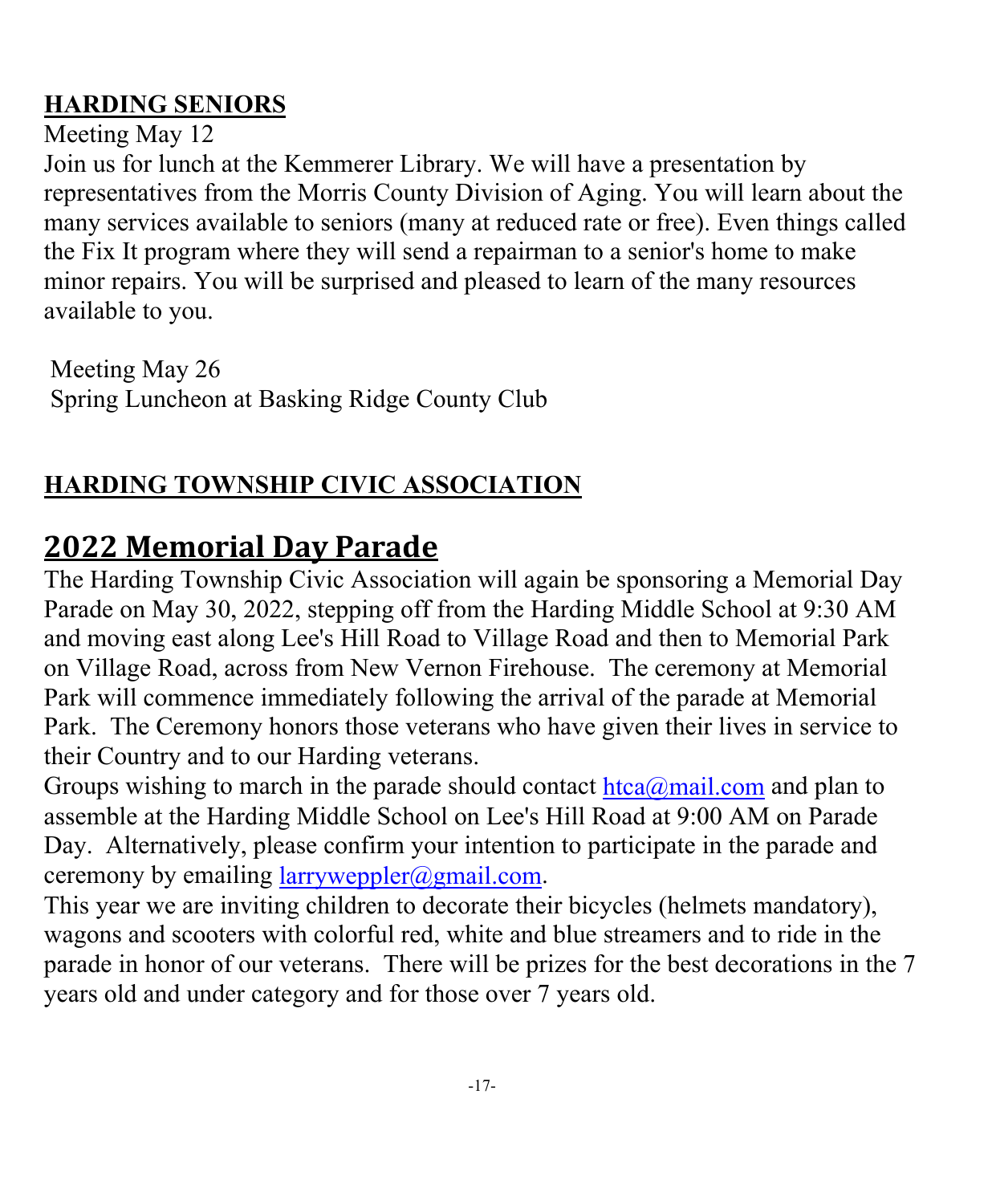There will be fire trucks, bands and horses and everyone is invited to march in honor of our veterans. Bring your children, your parents, your grandparents, your aunts and uncles and your pets (on a leash please) to help us celebrate our veterans on this day of remembrance.

In the event of rain, the parade will be canceled, but the ceremony honoring our veterans will go on across the street at the Firehouse 1 at 10 AM.

#### **Calling All Veterans**

The 2022 Harding Memorial Day parade on Monday, May 30<sup>th</sup> will honor all U.S. veterans. We would like all veterans to attend and identify themselves so that they may be recognized for their service to our Country. It is our intent to provide transportation for all veterans during the parade portion of our celebration and then ask veterans to identify themselves from the podium with the branch and unit in which they served and the dates of their service so that they can be individually recognized for their service.

Your service exemplifies the spirit of Harding's volunteerism and is a tremendous example to all. Please contact us at  $HTCA@mail.com$  to let us know that you will participate so that we can provide transportation for the parade. We encourage all veterans to participate.

Thumbnail & Website News and Announcements

If you have a submission for the June 2022 Thumbnail, please send it via email to the editor: cheryldarmanin@gmail.com by Friday, May 20th, 2022. MS Word is the preferred format, Times New Roman size 13, thank you.

Current and past issues of the Thumbnail, as well as the Directory are available on our website: www.HardingCivic.org. Send questions or comments about Thumbnail to editor at: cheryldarmanin@gmail.com.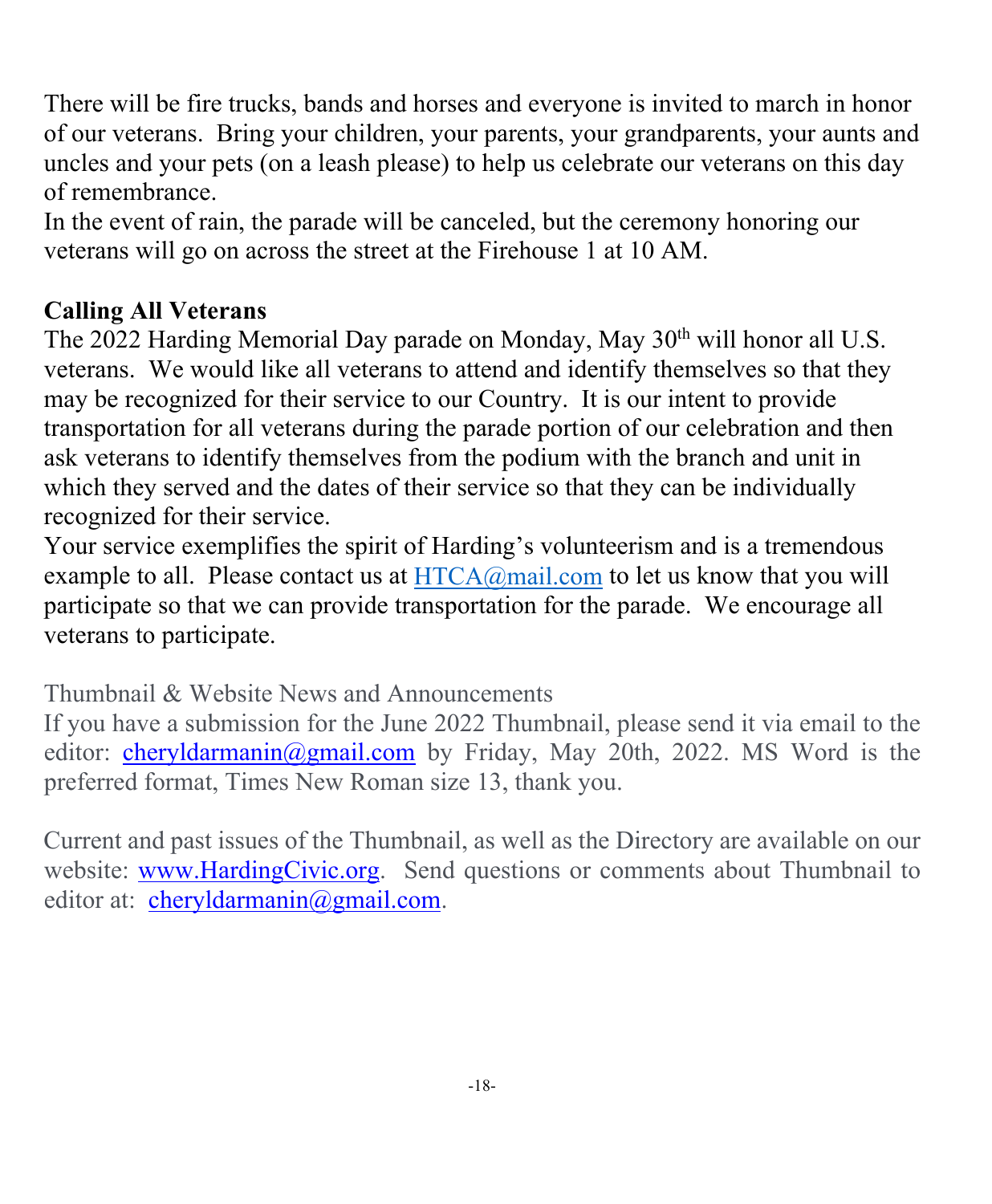#### **HARDING TOWNSHIP RECYCLING**

2022 Recycling Schedule:

 $MAY$  7<sup>th</sup>, 21<sup>st</sup> JUNE 4th, 18th JULY 2nd, 16th, 30th

Hours of Operation: Wednesday: 7am-Noon Saturdays: 9am-Noon

Every Wednesday, seniors (residents 60+) will have full assistance available to them from 7am-9am.All residents are welcome for all hours that Recycling is open. Social distancing must be observed at all times.

Commingled Recyclables: Consists of all aluminum and tin cans, glass bottles, all plastic bottles and containers with the recycling symbol, and  $#1,2,4,5 \& 7$ . Try to crush plastic bottles to conserve space. Please remember no plastic or paper bags.

Commingled Mixed Fiber: Consists of all paper, cardboard, newspaper, office paper, magazines, and books. Please put loose or shredded paper in paper bag. Please flatten all boxes or fill with other paper products.

Other Accepted Items: Batteries; automotive (car) and household (rechargeable accepted); Automotive and light truck tires, (on or off rim), Propane tanks (BBQ size only) and fluorescent bulbs (tube and compact).

E-Waste Items: Computers, monitors, laptops, and televisions cannot be put in household trash. However, all E-waste items including printers, copiers, fax machines and all computer peripherals can be brought to the Harding DPW recycling center at the regular hours of operation.

Recycling Questions: Please contact Tracy Toribio at Harding Department: 973-267- 2448, Mon-Fri 8am-3pm.